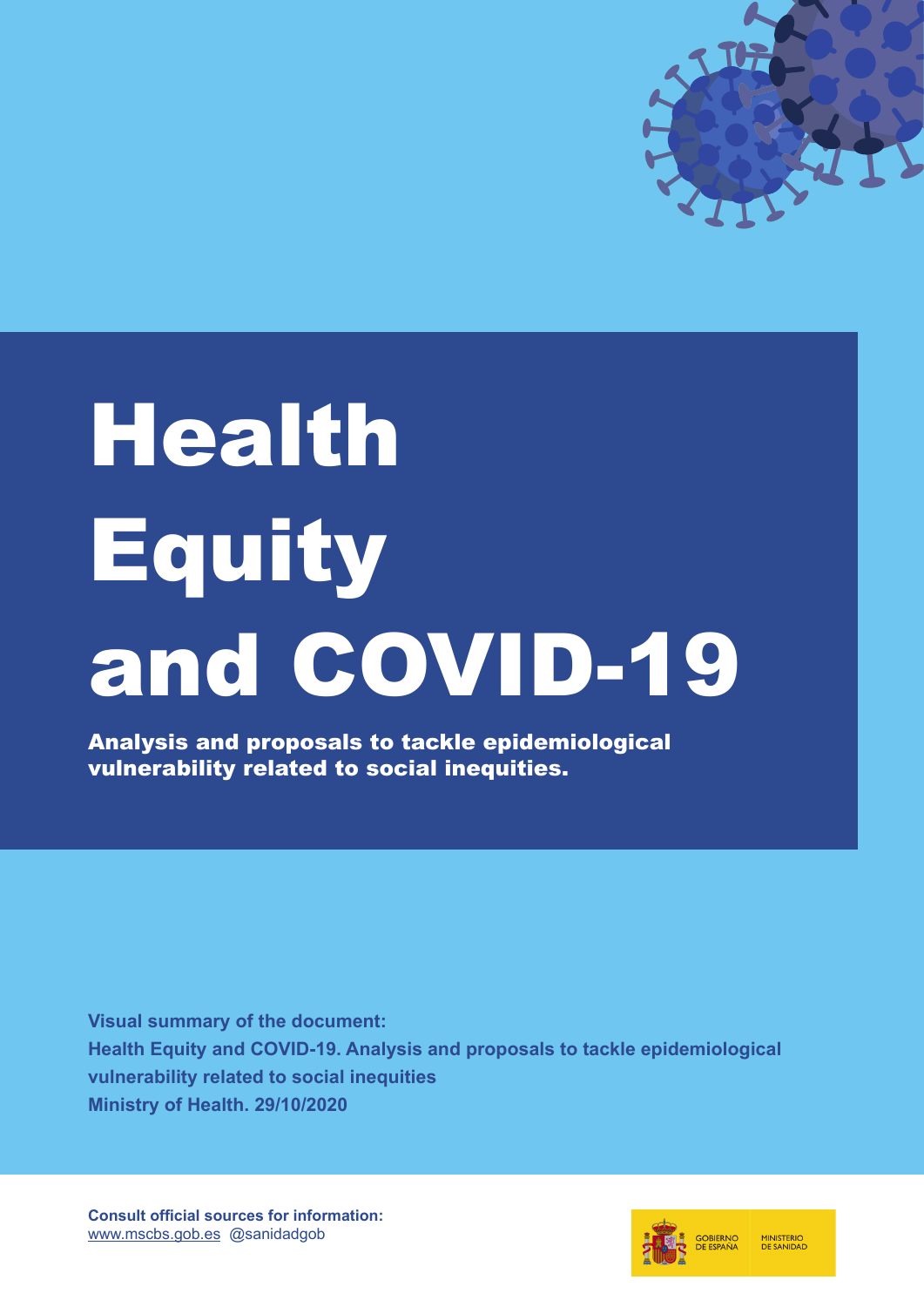The COVID-19 crisis is having an unprecedented impact worldwide. However, it is not affecting everyone in an equal way. Three different, but interconnected, kinds of vulnerability can be identified: **clinical vulnerability, social vulnerability and epidemiological vulnerability.**

It has become clear that certain individual characteristics (age, chronic health conditions, etc.) entail an increased **clinical vulnerability** and worse progression of COVID-19 disease.

**Social vulnerability** relates to insecurity and powerlessness experienced by certain communities and families with regard to their living conditions and their capacity to manage resources and to mobilise coping strategies. On account of their worse baseline health status, they have also a worse prognosis of the disease. The pandemic of COVID-19 and the measures adopted for its control have had an uneven socioeconomic impact on the population, which has led to escalation or generation of new social vulnerability contexts. Furthermore, the COVID-19 health crisis has highlighted the significance of social determinants of health, namely, the circumstances in which people are born, live, work and age, including the health system. These determinants are unevenly distributed among the population, causing social inequities in health.

Additionally, people in social vulnerability positions often bear increased **epidemiological vulnerability** as well, understood as a higher epidemiological risk on account of increased exposition to infection, delays in diagnosis and contact tracing, or bigger difficulties to comply with isolation and quarantine measures.



It is necessary to analyse the impact of social inequalities on epidemiological vulnerability and to address them, by developing recommendations targeted to both decision makers and professionals involved in the response to the COVID-19 pandemic.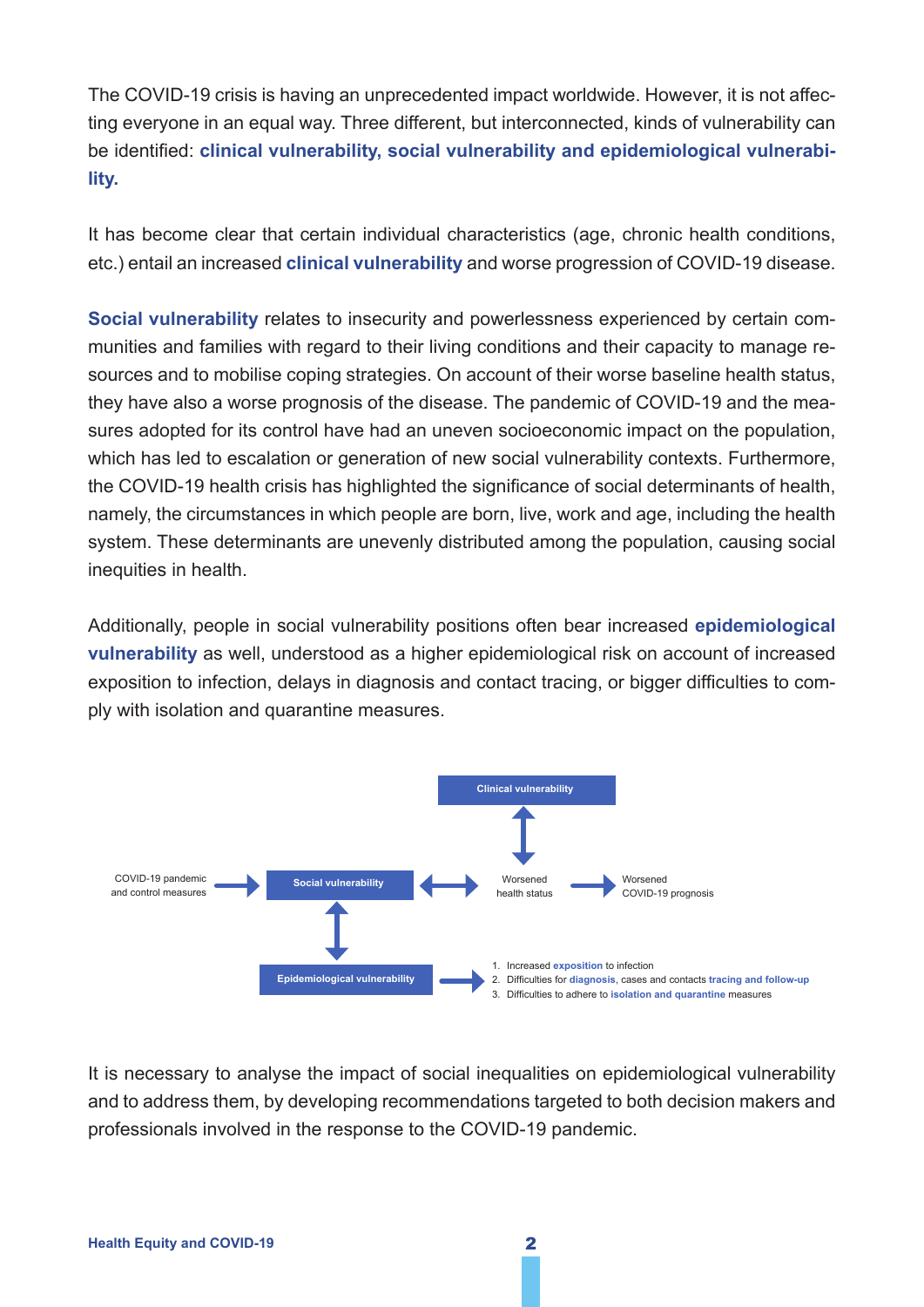# Social Determinants impacting on epidemiological vulnerability to COVID-19

#### Employment that

requires on-site presence, resulting in increased exposition and difficulties for adhering to preventive measures in settings under precarious working conditions.



Clustered housing under overcrowded conditions, homelessness and lack of rooming alternatives, as well as poor housing conditions, hampering physical distance and isolation.

#### $\blacksquare$ **TIME** m **The Company** ш  $\overline{\phantom{a}}$  $\blacksquare$ **The Company**

Precarious economic conditions, impeding access to hygienic

and preventive material and online tools, as well as dherence to certain measures by fear of losing scarce income sources.

COVID-19 incidence is higher in disadvantaged **residential** areas, whose inhabitants are mainly essential but precarious workers, with lower socioeconomic status, fewer service provision and support networks, poor housing conditions, etc.



Certain characteristics of the health and socio-sanitary systems entail a higher risk of outbreaks in presence of a COVID-19 case.

As a consequence of shifting to online care, access barriers to both systems have been identified, as well as lack of effective universal care coverage, especially for people with temporary stay, irregular administrative situation and other migrant-status related situations.

There are communication barriers related to lack of adaptation of messages for people with disabilities, as well barriers related to language and dissemination channels for other certain population groups.

**Stigma and discrimination based** on gender identity, sexual orientation, geographical origin, social level,

ethnic origin, illicit drug dependence, or comorbidities have a negative impact on demand for health services and healthcare process.



Difficulties to delegate care activities, especially for single-mother families, may lead to delays in diagnosis and treatment and impossibility for an effective isolation and quarantine.



The digital gap hampers teleworking, online education and limits access to information and services.



People in irregular administrative situations are afraid of using health services for fear of a procedure of expulsion, thus impeding early diagnosis and treatment.

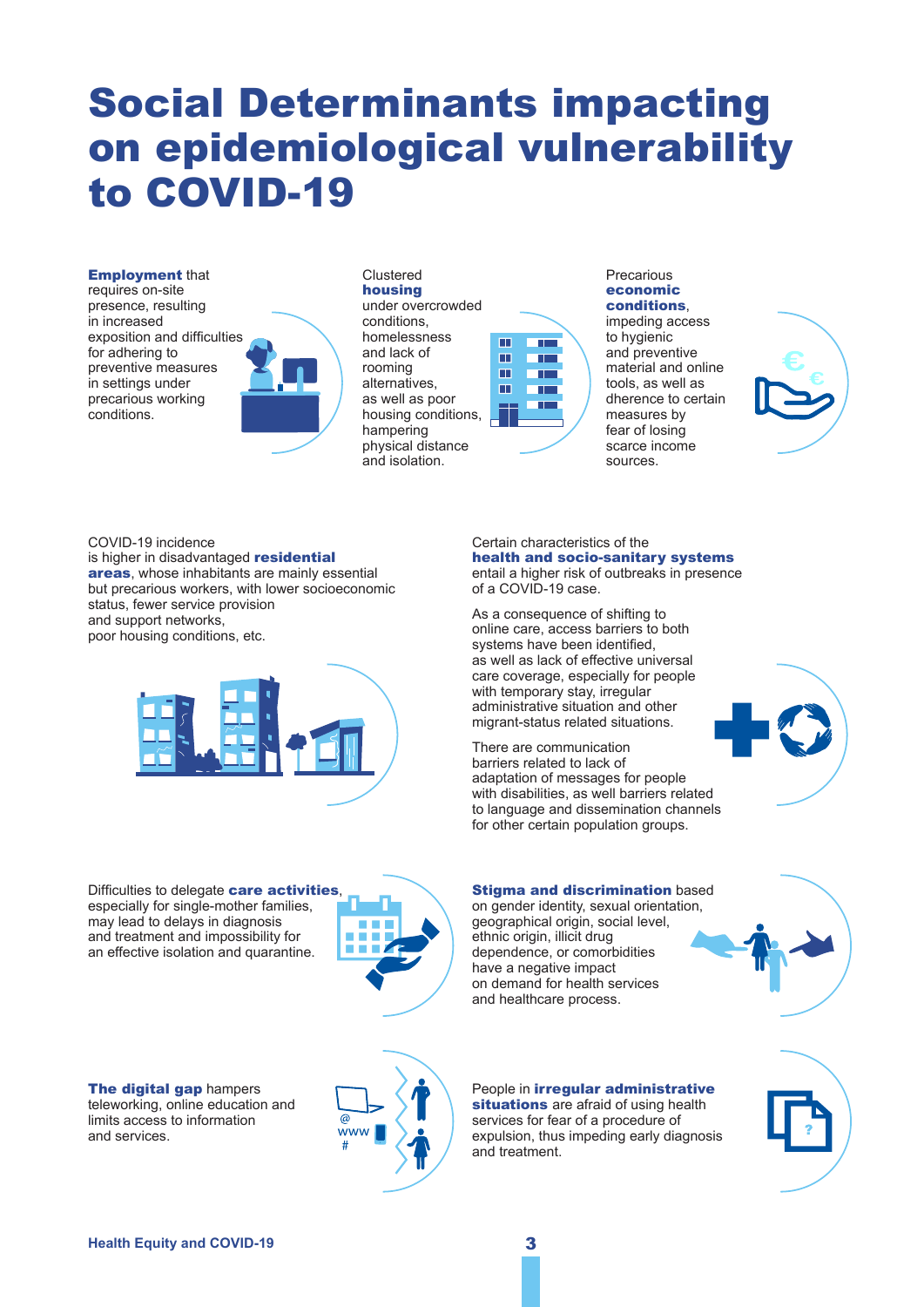# Proposals to tackle epidemiological vulnerability related to social inequities

#### 1. General recommendations

Identifying and analysing situations of socialand epidemiological vulnerability, with an equity and social determinants of health approach.



Establishing and/or reinforcing effective cross-sectional and socio-sanitary coordination structures and mechanisms for each territory and securing civil society participation.



Considering universal access, bi-directionality, participation and interculturalism in communication strategies and taking digital gap into account.



Guaranteeing sufficient capacity of human and material resources for healthcare, public health and social welfare services.



Favouring a **local response**, with an equity focus, collaborating with public health services, community networks, healthcare professionals and local authorities.



Guaranteeing the effectiveness of the right to health protection through universal access to the National Health System.



Evaluating effectiveness and equity of the measures put in place as a response to the pandemic.

> Allocating funds and human resources for research on health equity, with view to better understand its role during health crisis.

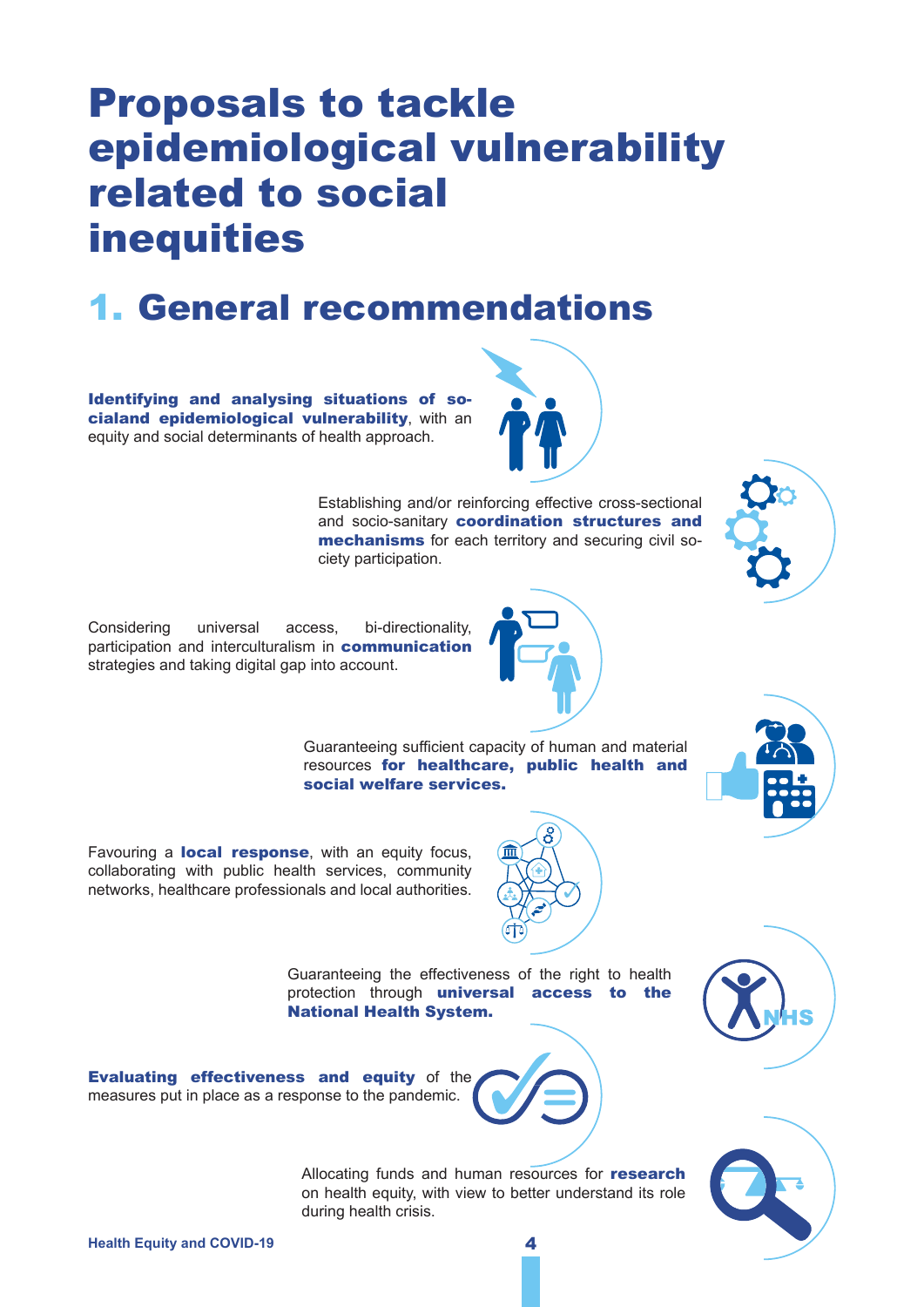### 2. Specific recommendations on prevention, detection and control measures.

Regarding increased exposition to infection



- Guaranteeing safe working conditions and safe transportation to and from work.
- Guaranteeing access to, and correct use of **preventive materials as well** as adequate health information and resources in clustered and other collective houses.
- Guaranteeing **rooming and housing solutions** with adequate and safe conditions for people who are not able to comply with lockdown and other preventive measures.
- **Increasing** frequency, geographical coverage and quantity of **public trans**portation, and facilitating preventive and hygienic measures during the journey
- **Reorganizing public space** in favour of space for pedestrians and cyclists, facilitating compliance of physical distance.
- Guaranteeing access to adequate masks for people in any situation of social vulnerability.
- Favouring dissemination of information on available health and social resources.
- Establishing mechanisms for **specific and safe care**, both on-site and telematics, for vulnerable patients during lockdown or restricted mobility periods.
- Establishing appropriate measures for **virtual dispensing of medicines.**
- Mitigating the effect that lockdown might have for people deprived of liberty.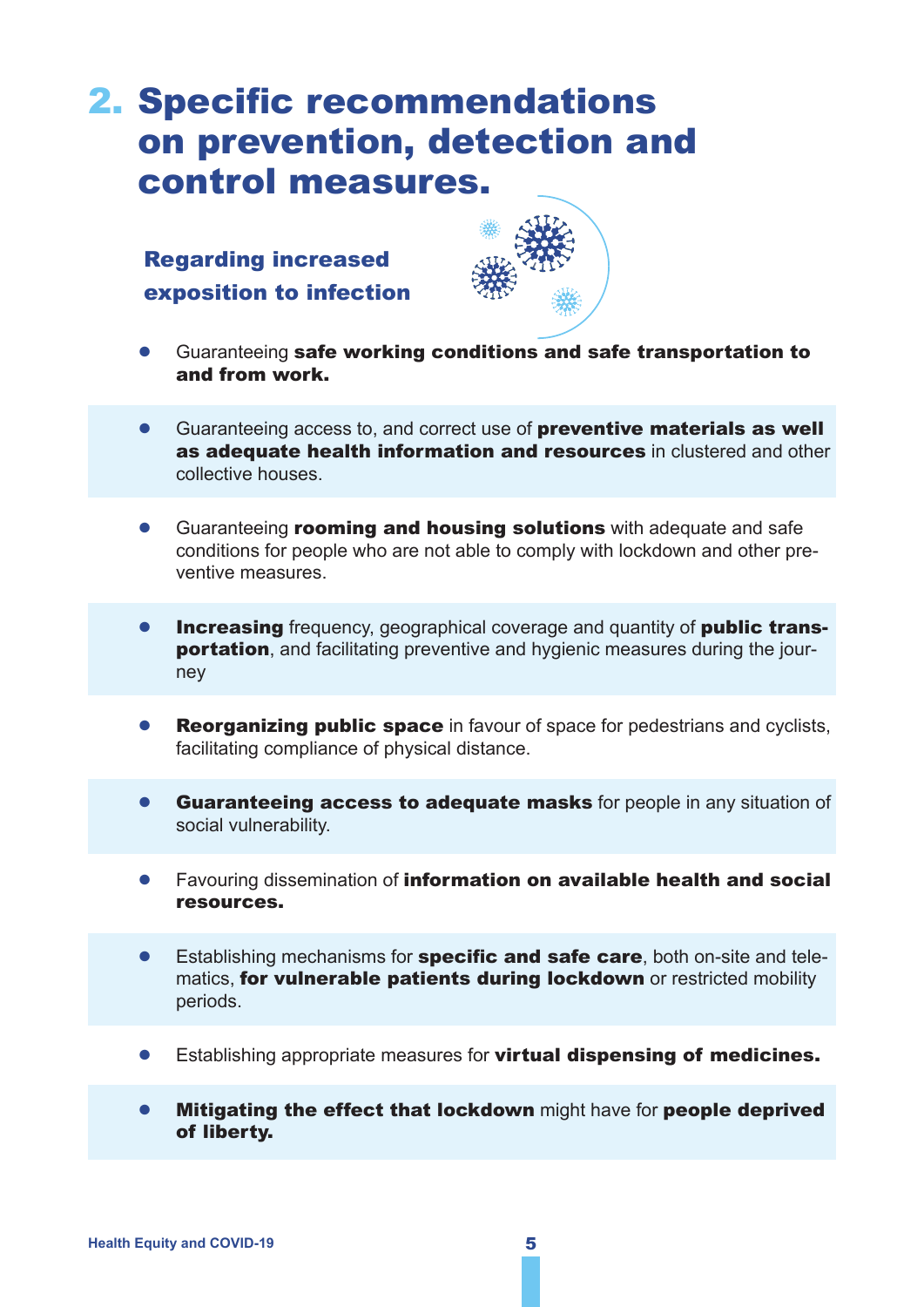#### Regarding diagnosis, cases and contacts tracing



- Guaranteeing diagnosis and adequate contact tracing in collective housing.
- **Bringing** infection diagnosis and monitoring **closer** to settings with limited access to health services
- Boosting large-scale and equity-centred **communication activities** for prevention and control.
- Whenever the diagnosis strategy envisages prioritizing specific groups or sectors, always consider including essential workers in precarious sectors.
- Training and informing small and medium-sized entrepreneurs about the importance of identifying close contacts in the workplace and fulfilment of quarantines.
- Protecting precarious workers during contact tracing and collaborating with occupational risk prevention services for clear and non-blaming communication at workplace.
- Speeding and integrating regional and local socio-sanitary and epidemiological surveillance systems.

#### Regarding compliance with isolation and quarantine measures



- Guaranteeing **rooming and housing solutions** for people who are not able to comply with isolation and quarantine.
- **•** Ensuring **temporary incapacitation benefits** to isolated and quarantined cases of COVID-19, and extending it or offering other monetary alternatives to people who are not accessing these benefits.
- Offering tailored support for isolation to people in vulnerable situation, people who live alone, and households where all the cohabitating members are isolated.
- Making adequate facilities available for isolation and quarantine within penitentiary centres.